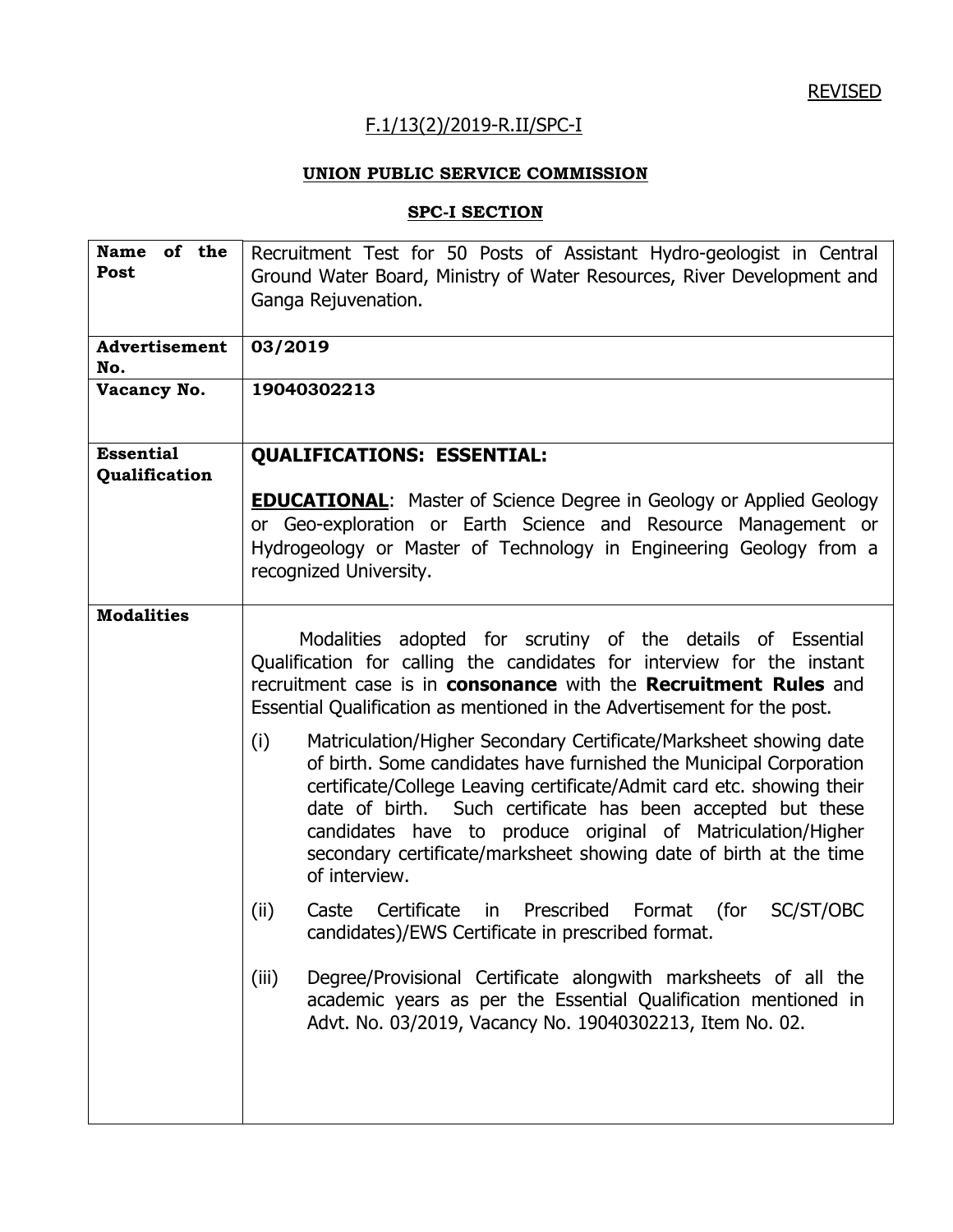|                                                                        | The candidate having EQ of M.Sc. (Tech.) in Geology/Applied<br>(iv)<br>Geology, M.Sc. in Earth Science, M.Sc. in Hydrology, M.Tech. in<br>Geological Technology, M.Tech. in Applied Geology is considered<br>relevant for the above post.<br>Certificate of Govt. Servant in case the candidate has claimed age<br>(v)<br>relaxation for Govt. Servant.<br>PH Certificate in prescribed format (for PH candidates)<br>(vi)                                                                                                                                                                                                                                                                                                                                                                                                                                                                                                                                                                                                                                                                                                                                                                                                                                                                                                                                                                                                                                                                                                                                       |
|------------------------------------------------------------------------|------------------------------------------------------------------------------------------------------------------------------------------------------------------------------------------------------------------------------------------------------------------------------------------------------------------------------------------------------------------------------------------------------------------------------------------------------------------------------------------------------------------------------------------------------------------------------------------------------------------------------------------------------------------------------------------------------------------------------------------------------------------------------------------------------------------------------------------------------------------------------------------------------------------------------------------------------------------------------------------------------------------------------------------------------------------------------------------------------------------------------------------------------------------------------------------------------------------------------------------------------------------------------------------------------------------------------------------------------------------------------------------------------------------------------------------------------------------------------------------------------------------------------------------------------------------|
|                                                                        | (vii)<br>An Affidavit regarding difference in name/father's name or spelling<br>in name/father's name in documents/certificates and ORA.                                                                                                                                                                                                                                                                                                                                                                                                                                                                                                                                                                                                                                                                                                                                                                                                                                                                                                                                                                                                                                                                                                                                                                                                                                                                                                                                                                                                                         |
| <b>Roll</b><br>No.<br>of<br>candidates<br>shortlisted for<br>interview | 0002773, 0002801, 0002814, 0002815, 0002849, 0002850, 0002910,<br>0002938, 0002971, 0003071, 0003082, 0003122, 0003168, 0003190,<br>0003256, 0003270, 0003277, 0003349, 0003366, 0003434, 0003480,<br>0003512, 0003517, 0003536, 0003544, 0003558, 0003636, 0003644,<br>0003660, 0003699, 0003752, 0003798, 0003857, 0003882, 0003956,<br>0003962, 0003980, 0004050, 0004099, 0004118, 0004145, 0004157,<br>0004162, 0004178, 0004188, 0004199, 0004218, 0004287, 0004334,<br>0004381, 0004410, 0004432, 0004455, 0004458, 0004489, 0004509,<br>0004514, 0004549, 0004571, 0004599, 0004609, 0004666, 0004685,<br>0004708, 0004726, 0004771, 0004827, 0004835, 0004870, 0004878,<br>0004917, 0004943, 0004979, 0005023, 0005032, 0005049, 0005061,<br>0005077, 0005096, 0005101, 0005124, 0005159, 0005165, 0005174,<br>0005205, 0005218, 0005250, 0005268, 0005283, 0005351, 0005360,<br>0005370, 0005441, 0005500, 0005525, 0005528, 0005540, 0005560,<br>0005579, 0005631, 0005666, 0005718, 0005734, 0005753, 0005787,<br>0005788, 0005839, 0005857, 0005874, 0005998, 0006026, 0006047,<br>0006056, 0006062, 0006079, 0006084, 0006113, 0006131, 0006165,<br>0006209, 0006239, 0006253, 0006278, 0006308, 0006317, 0006321,<br>0006332, 0006348, 0006360, 0006361, 0006367, 0006413, 0006440,<br>0006490, 0006529, 0006551, 0006555, 0006576, 0006609, 0006625,<br>0006637, 0006639, 0006703, 0006715, 0006756, 0006781, 0006793,<br>0006819, 0006827, 0006832, 0006853, 0006872, 0006931, 0006961,<br>0006993, 0007011, 0007032, 0007103, 0007122, 0007141 |
|                                                                        | Submission of<br>irrelevant Degree<br>0004319<br>in support of EQ                                                                                                                                                                                                                                                                                                                                                                                                                                                                                                                                                                                                                                                                                                                                                                                                                                                                                                                                                                                                                                                                                                                                                                                                                                                                                                                                                                                                                                                                                                |
| Roll Nos.<br>οf<br>candidates<br>not<br>shortlisted for<br>interview   | Non-submission<br>0002944<br>of deficient<br>documents                                                                                                                                                                                                                                                                                                                                                                                                                                                                                                                                                                                                                                                                                                                                                                                                                                                                                                                                                                                                                                                                                                                                                                                                                                                                                                                                                                                                                                                                                                           |